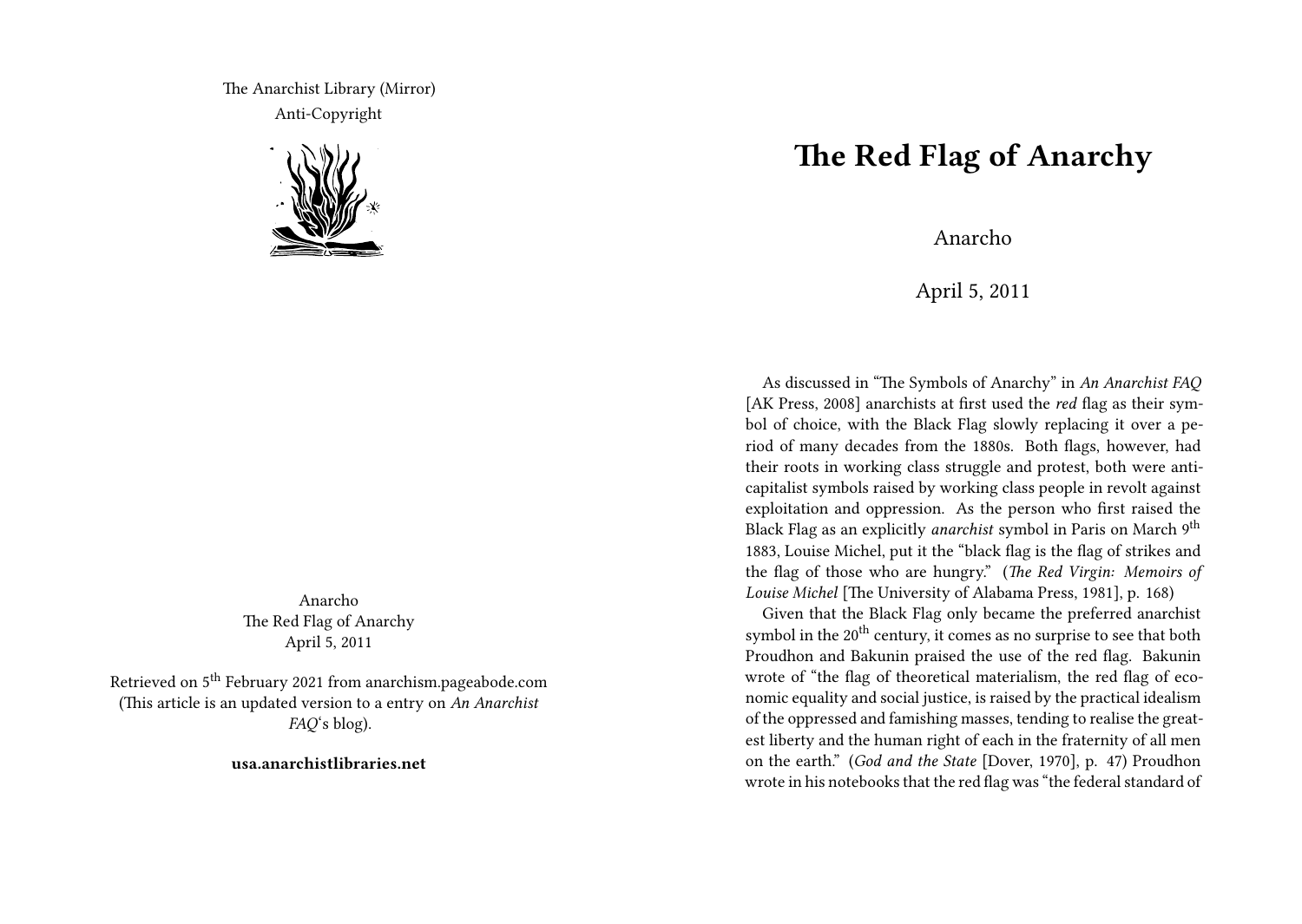humanity, the symbol of universal fraternity" signifying the "Abolition of the proletariat and of servitude" and "Equality of political rights: universal suffrage." (*Carnets* [Marcel Riviere, 1968] vol. 3, p. 289) Publically he proclaimed:

"The Revolution, one cannot deny it, has been made by the red flag: the provisional Government, however, has decided to keep the tricolour … To deny the red flag, the crimson!  $-$  but it is the social question you are getting rid of. Every time the People, defeated by suffering, wanted to express its wishes and its complaints outside the law that kills it, it has walked under a red banner … Poor red flag. Everyone is abandoning you! Me, I embrace you; I clutch you to my breast. Long live fraternity!

"Let us keep, if you wish, the tricolour, symbol of our nationality. But remember that the red flag is the sign of a revolution that will be the last. The red flag! It is the federal standard of humanity." (*Property is Theft!* [AK Press, 2011], pp. 257–8)

So, as historian Jack Hayward notes, a few weeks after helping to build barricades in Paris at the start of the 1848 Revolution "predicted in March 1848 the internationalism of the Red Flag." Originally, as Hayward reports, the Red Flag was flown from the Paris town hall "to signal the proclamation of martial law to deal with food riots in 1789 and in July 1791 it was used at the massacre of anti-royalist demonstrators. In 1792, the republican revolutionaries turned it into a symbol of defiance by inscribing on red flags: 'Martial law of the sovereign people against the rebellion of the executive power.'" After that "the Red Flag went into eclipse. The *tricolore* carried all before it for the rest of the Revolution and under Napoleon, being readopted at the 1830 Revolution as the emblem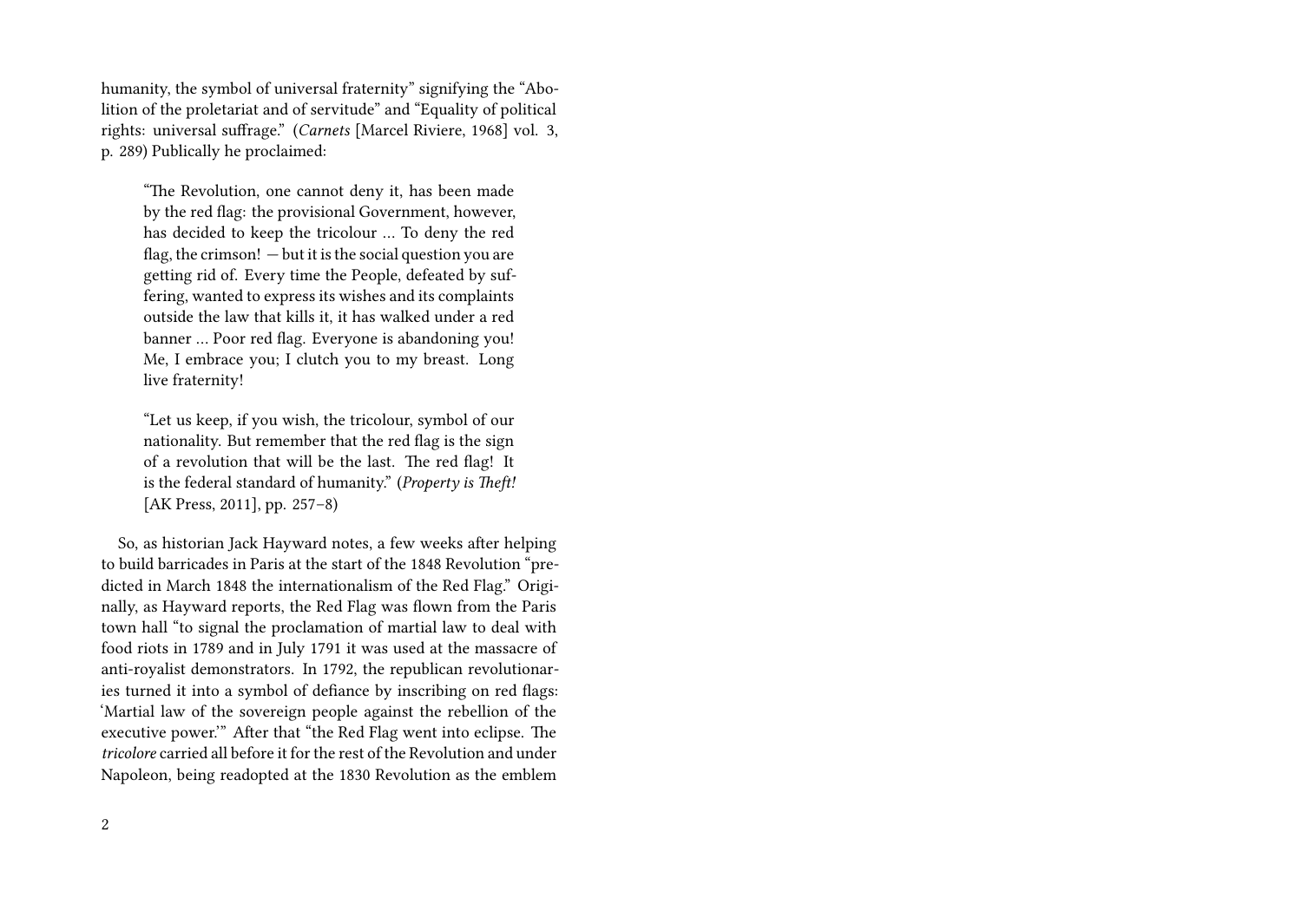of the July Monarchy. The Left sought an alternative and at first it was the Black Flag symbolising a fight to the death that appeared in the 1831 Lyons riots, with its slogan: 'Work or Death.'" (*After the French Revolution* [Harvester Wheatsheaf, 1991], pp. 245–6)

So the Black Flag was a recognised symbol of the Left, so it was unsurprising that when the Red Flag became too associated with Marxist social democracy in France, the likes of Louise Michel urged anarchists to raise the Black Flag in the 1880s and onwards. Yet both are symbols of working class protest, both are flags raised by striking workers:

"The red banner, which has always stood for liberty, frightens the executioners because it is so red with our blood. The black flag, with layers of blood upon it from those who wanted to live by working or die by fighting, frightens those who want to live off the work of others. Those red and black banners wave over us mourning our dead and wave over our hopes for the dawn that is breaking." (Michel, pp. 193–4)

Michel, it must be noted, is referring to a workers revolt in Lyon in 1831 when *"Vivre en travaillant ou mourir en combattant!"* ("Live working or die by fighting!") was painted onto a Black Flag carried by protesters. Interestingly, Proudhon stayed in Lyon in the early 1840s was deeply influenced by these workers, going so far as to call his own ideas *mutuelisme* after the word they used to describe their associative socialism.

Why did the Red Flag become the symbol of choice for the socialist movement, Proudhon and Bakunin included? For this, we need to look at the 1848 Revolution in France and, in particular, the activities of that perennial state-communist revolutionary, Louis Auguste Blanqui. It was in February 1848 that the Red Flag "appeared during the insurrection for the first time as a workers' banner on a large scale, alongside the *tricolore*. It symbolised their wish for break with the Orleanist past." Blanqui's first symbolic act of that revolt was to issue a manifesto "deploring the decision to retain the *tricolore* as the national flag instead of replacing it with the Red